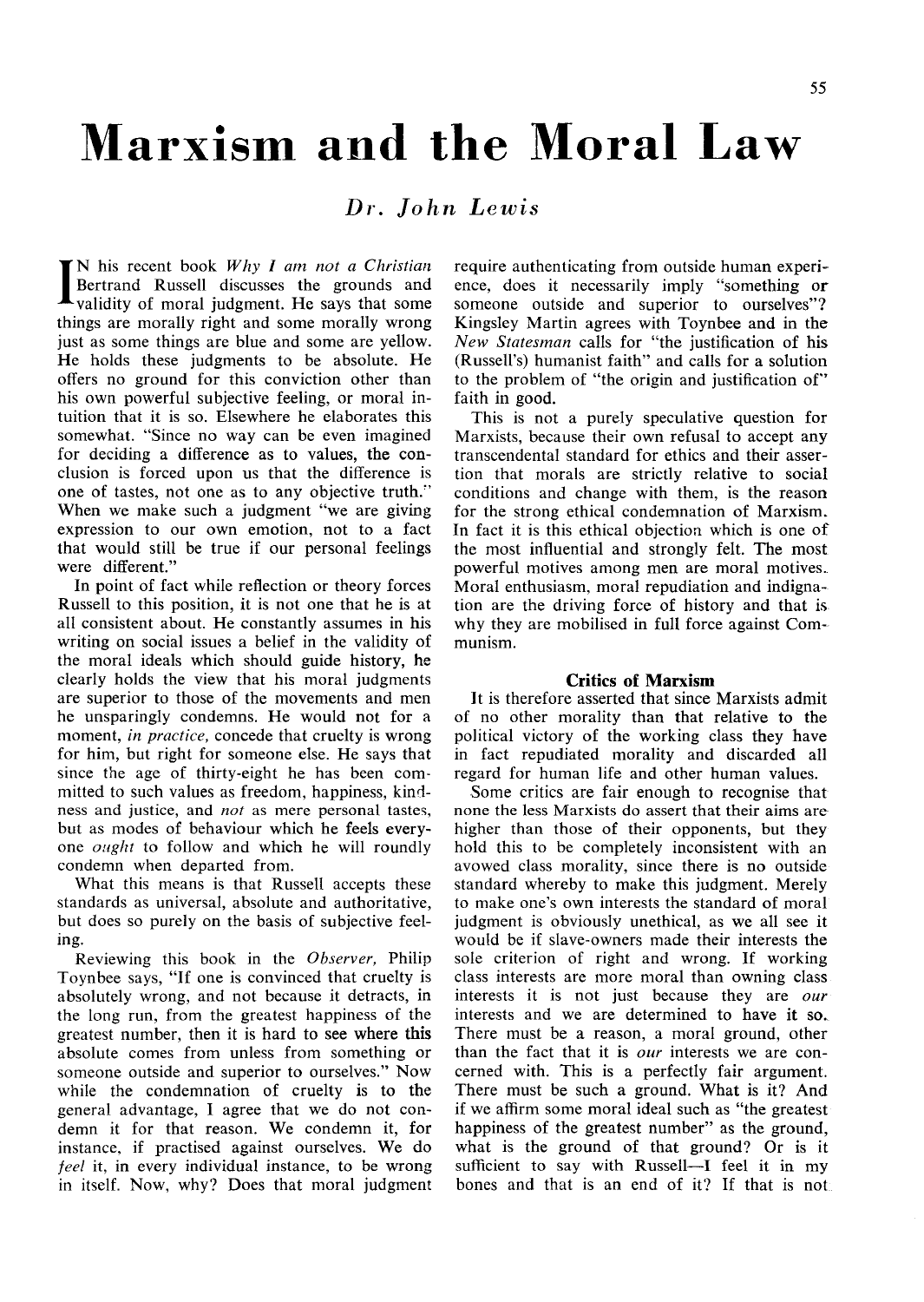sufficient are we required to find "something or someone outside and superior to ourselves" to justify this standard?

Criticism can be carried one stage further. If the only valid moral criterion is the political victory of the working class, then whatever conduces to that victory is legitimate, the end justifies any means. The only escape from such a position would be the acceptance of standards of right and wrong *independent* of class interests, which might preclude the use of certain measures in attaining socialist ends. But by definition there are no other standards, the *only* standard of right is victory and therefore everything that leads to victory must be right.

#### **Basis of Right and Wrong**

Now in considering these criticisms what we have to decide first is what is the basis of right and wrong. Before we state the Marxist view, let us look at the alternatives.

First of all then, Russell's simple assertion that he *feels* cruelty, or whatever it might be, to be absolutely wrong. Without disputing his judgment, is his moral intuition, his feeling that this is as certain as that blue is blue, this verdict of his conscience, adequate ground for accepting such a judgment? Obviously not, as Russell himself sees, for it only tells us something about Russell's own feelings and, as he says, what he feels cannot be, just because he feels it, authoritative for anyone else. This is obscured when we take as our example something we generally agree about, but even if a sadist says that he has no feeling of repulsion about cruelty, *our* feeling of repulsion has not the slightest authority for him. In point of fact once we step outside generally accepted ideas of right and wrong, conscience and feelings do most violently clash—conviction about race superiority for instance, or the right to unearned income, or pacifism. Since Russell finds himself refusing to allow to others the right to judge as right what he judges as wrong, and this is what he does when he condemns all sorts of things which to other people seem right, or approves what they condemn, he has obviously abandoned his own criterion, and so does everybody else sooner or later.

Are we compelled to say then that this judgment derives its validity from "something or someone outside of and superior to ourselves"? Russell himself has answered this in the very book which Toynbee reviewed (but obviously Toynbee never read that essay!) It has also been answered many times before and is, in fact, an exploded fallacy. How are we to judge whether the authority for a moral law is superior to us.

for only if he is can we assert that authority? On moral grounds, of course, because He, God, is good. In that case either we know what good is before we judge that God is good and therefore accept his authority, or we say that He is good because there is no standard of right other than what he commands, which is arguing in a circle.

In point of fact the argument itself bears witness to the fact that we are dealing with two separate things—God and goodness, and attributing goodness to God. In other words goodness must have a meaning independent of God. The same argument holds of any Abstract Principle, or Moral Law. We accept it because we judge it to be right. We cannot accept it just because it is imposed upon us. Mere force or non-moral authority has no power to *make* anything right.

This is a very old question. It was first asked by Plato in the *Euthyphro:* "Is it right because the gods command it, or do the gods command it because it is right?"

Of course our very ethical agnostics are in this matter more orthodox than Christian theology, which whatever its faults, is pretty good on pure logic (because they learned it from Aristotle), for the church holds that moral distinctions are antecedent to the divine commandments. Right is not right because God wills it, but God wills it because it is right. This must be very disappointing to Mr. Toynbee.

What then *is* the basis of right? Let us try again. Is it as the Utilitarians and the French *philosophes* said, *just whatever conduces to human happiness! Is it just self-interest!* Certainly not. Because we know perfectly well that it is not always right to do what we please. Pleasure and duty are not, unfortunately, always the same thing. Right too often requires us to run counter to our personal interests, to contradict our impulses, to face all sorts of deprivations and unpleasantness.

Is it then *the greatest happiness of the greatest number!* But why should I concern myself with other people's happiness? Why subordinate my interests to the common good? An ideal that transcends actual interests is nobody's business. A general good is not necessarily good for me.

If a man simply refuses to accept the obligation to sacrifice himself for the common good, there is no *reason* why he should.

The argument assumes of course that individual happiness is desirable and is what all have a right to seek. Therefore the most satisfactory state of affairs is when we are all happy. But this is no reason for my sacrificing my happiness that others may be happy, for, by definition, the only good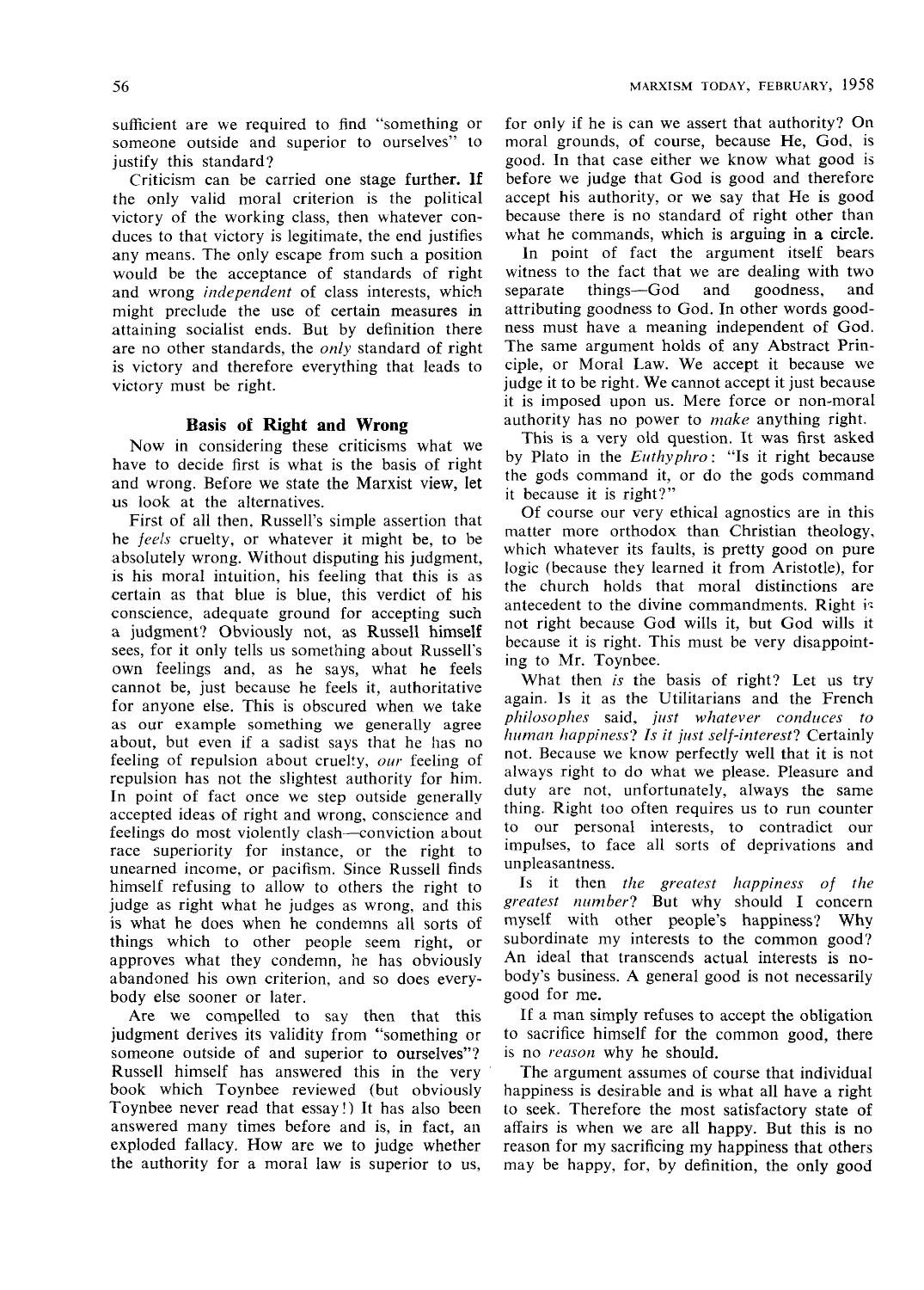thing is individual happiness. "From each for self to each for all there is no road."

## **The Good and the Morally Right**

We had better start again, and let us do so by drawing a distinction between what is good, valuable, desirable, and what is morally right. Lots of things are good, and it may also be right that we should have them, but not necessarily. Health and food and shelter and love and friendship and holidays and nice clothes are good and it is right that I should have them. Here good and obligation coincide. But under certain circumstances I may feel it my duty to forgo something that is good. I may sacrifice my legitimate pleasures to satisfy the needs of my family, or in the service of a cause.

It is extremely important to start off by recognising that the good is nothing abstract but just everything that satisfies human needs and desires from simple things such as we have mentioned to all those new and growing needs like television sets, washing machines and Continental holidays. There are things that we want, sometimes individually, and sometimes, like dancing and holidays, along with other people. The only criterion of goodness here is that we want them. As the philosopher Spinoza said, "We do not desire things because they are good, they are good because we desire them." We do not need to find any other reason for choosing such things other than the mere fact that we do choose them. Good things are by definition those things that we choose, that we prefer.

And here we have, as we have already noted, the first kind of *obligation. A* man has a duty to himself. A man has a *right* to these things and he ought to feel very strongly about it and not let anyone cheat him of them. He ought to fight for what is good and defend his goods. And all that is highly ethical.

But important and fundamental though this is we have not yet come to the *heart* of the moral problem, and that, of course, is the kind of obligation that constrains us to forgo these legitimate desires. On the firm basis that we have laid down, *why should I forgo anything'}* 

It has been widely believed that I must do so in deference to certain general moral principles, but it is precisely the authority and validity of such principles that are in question. In fact it must be conceded that no such principles exist independent of and prior to experience. If we recognise them it is because we have ourselves formulated them on the basis of human experience. Whatever authority they have is therefore based on human experience. They certainly come to be felt as self-existent and transcendent and immutable, but they are not, and all sorts of difficulties and mistakes follow the belief that they are.

This means that the obligation to restrain our natural impulses and forgo our legitimate desires arises from social experience. Exactly how this happens is a matter of great importance for (a) it shows *how* the *authority* of morality arises, *(b) how far* that authority goes and when it ceases, and (c) why it has such a powerful influence on the mind, why it is *felt* intuitively as *a categorical imperative.* 

The answer to this problem is to be found in anthropology and psychology. Two sciences with which moral philosophers are seldom acquainted, hence their inadequate treatment of this, the crucial question of ethics.

Quite simply, as human society develops it does so in certain specific and highly complex forms. In any primitive community we find a set of institutions, special forms of production and exchange, marriage customs, intricate and detailed procedures and rules and taboos, fixed habits and traditions.'

## **Social Experience**

These methods of living, traditions and institutions impose on the members of the community a whole range of obligations which are strongly impressed upon all by the tremendous force of tradition. Tribal life is thus very authoritative and compulsive and various ceremonial and ritual means are adopted strongly to impress these customs and obligations on members of the tribe. Magic, religion, taboo, totemism, tribal ritual, fertility, marriage and initiation rites all strongly impress the imagination so that a feeling of authority and sanctity, of categorical obligation is created and built up within the mind of each individual. He is thus constrained by an overwhelming feeling that he *must* obey these rules and he feels terribly guilty if he does not. The psychologist calls this social conditioning, the Freudian speaks of the creation of a super-ego, we call it conscience or moral intuition, it is all the same thing.

<sup>1</sup> All this has been described with great wealth of detail for a large number of primitive communities by anthropologists intimately acquainted with them through long residence in their midst and familiarity with the language. However different these customs are, and they are widely different, each is a viable, interconnected system of social lite which maintains itself successfully. Space forbids a catalogue of such studies.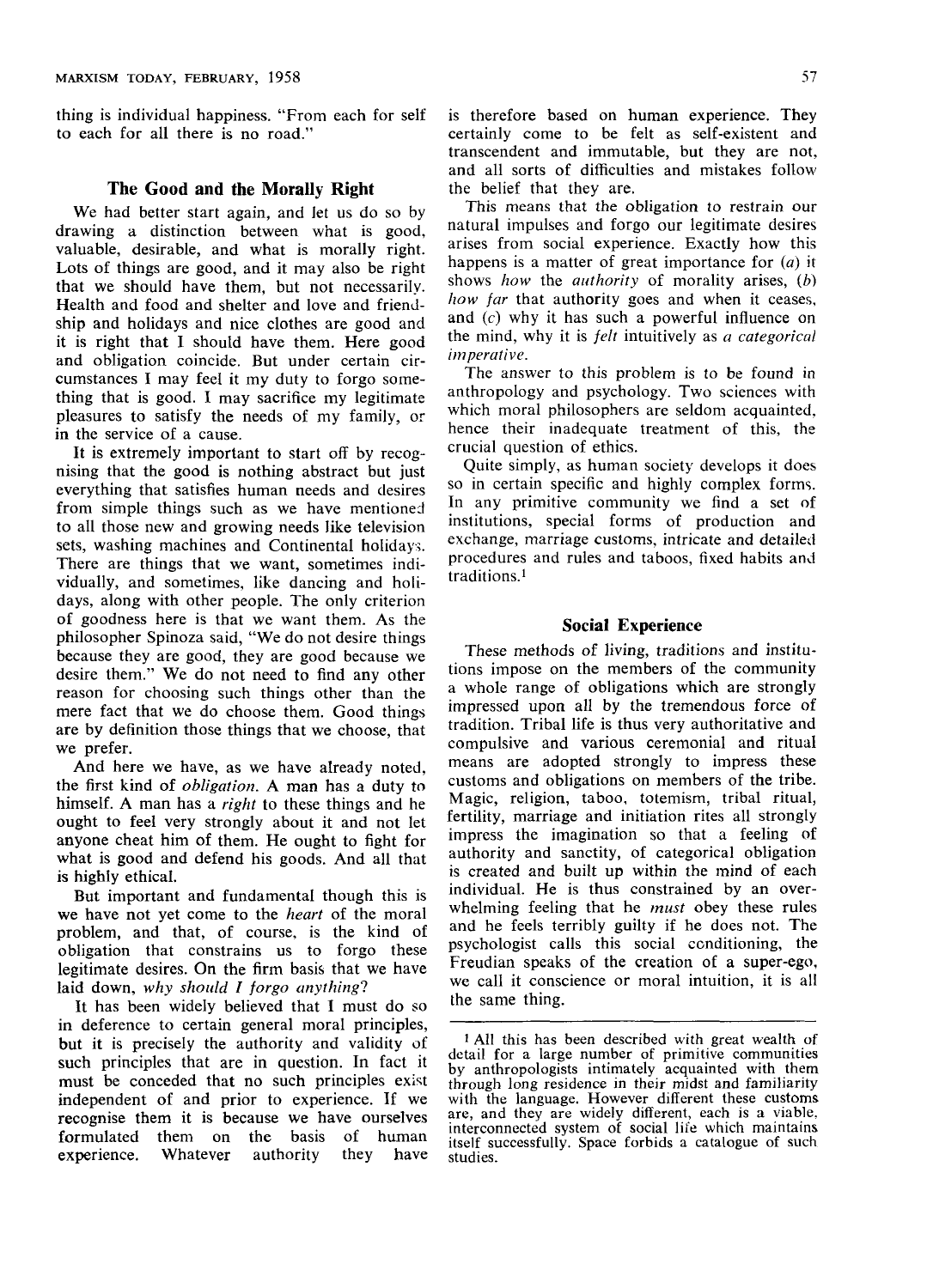The same social pressure gradually turns an amoral child into a more or less responsible member of society. Social pressure at work, in the family, in school, in the profession, in the ship or regiment or factory, effects the same social conditioning. Thus arises the sense of obligation which may, if of the *first order,* represent a powerful social drive to attain goods for ourselves, individually or collectively; these we call our *rights* and they have powerful ethical force. If they are of the *second* order they impose restraints compelling us to forgo these things in the interests of society, of others; these we call our *duties.* 

Strong feelings of moral obligation are thus engendered backed up by social approval and disapproval, embodied in fixed habits, rules, actual laws and finally finding expression in codes of morals, precepts, sermons, stories, plays, poems, dramas, pictures, which powerfully reinforce them.

The appearance of this moral-complex of ideas and institutions is effected by evolutionary pressure. A community thus welded together in mutual support, with strong feelings of social obligation, with powerful restraints on sex, on violence, on covetousness and indiscipline, with firm family regulations and marriage customs has considerable survival value.

This reduction of the complex problem of morality to the simpler forms found in primitive society is instructive. It shows three things:

- J. That the basis of all morality is the satisfaction of human needs, *in society,* by the working of disciplined social institutions.
- 2. All moral obligations thus have *a rational basis,* for every individual profits by the successful working of society and by the duties and restraints imposed upon its members.
- 3. But this does not mean that the rational perception of this general utility would in itself be enough to make a man do his duty. Only intense social conditioning and the building up of *character* and an integral personal ideal or ego ideal, an organised and integrated personality, $\frac{1}{1}$  will suffice for that. And so there emerges the tremendous compulsion of moral principle which can lead men to acts of heroic self-sacrifice, to the faithful and onerous performance of daily duty.

## **Social Needs and Moral Obligations**

The basing of all moral obligation on social needs and social utility has been elaborated from the Marxist point of view by Howard Selsam in his *Socialism and Ethics,* but Selsam has been criticised by Franz Loeser, a German Marxist, on the grounds that this is not a Marxist treatment at all, but idealist, subjectivist and pragmatist.<sup>2</sup> Loeser argues that the only basis for morals is conformity to the *laws of social development.* 

- 1. Certainly there is a moral obligation to conform to *all* scientific laws including those of social development and Marxism is the only system which makes the social necessity of the latter plain and insists on their importance.
- 2. But all science, both physical and social, exists and has significance only because il satisfies human needs. The prior and fundamental obligation is to satisfy these. Science and social law are *instrumental* and **therefore** secondary not prior.
- 3. Of course needs are subjective. How could they be otherwise? There can be no other basis for human activity and social organisation than the satisfaction of human needs, as Marx himself repeatedly said. Dislike of pain, desire for food and drink, are necessarily felt subjectively just as are the perception of tastes, sounds and colours. They are none the less objective for that. Surely this is a case of the dialectical interplay of subjective and objective.3
- 4. To reduce all human activity, psychology and morals to conformity to law, *excluding human needs* (or what is the same thing reducing them without remainder to the *need* to conform to social law) seems to me a terribly mechanical, inhuman, abstract and non-Marxist attitude.

Marxism must begin therefore with the basing of all obligation on the satisfaction of human needs. It proceeds to show what are the necessary conditions for the satisfaction of these needs, and thus new moral factors appear, new obligations and duties dependent upon the requirements of the situation in our period of capitalist contradiction and class struggle. This step in ethical development brings us to the class ethics of the workers. Since they can only fulfil their needs by

2 "The most unkindest cut of all!" No one more than Howard Selsam has strongly criticised pragmatism from the Marxist standpoint.

<sup>1</sup> See Hadfield, *Psychology and Morals,* and Flugel, *Man, Morals and Society.* 

<sup>3</sup> *The German Ideology,* p. 16. 'The first premise of all human existence, the premise namely that man must be in a position to live in order to be able to make history. But life involves before everything else eating and drinking and habitation, clothing and many other things. The first historical act is thus the production of the means *to satisfy these needs."* (Our italics.)